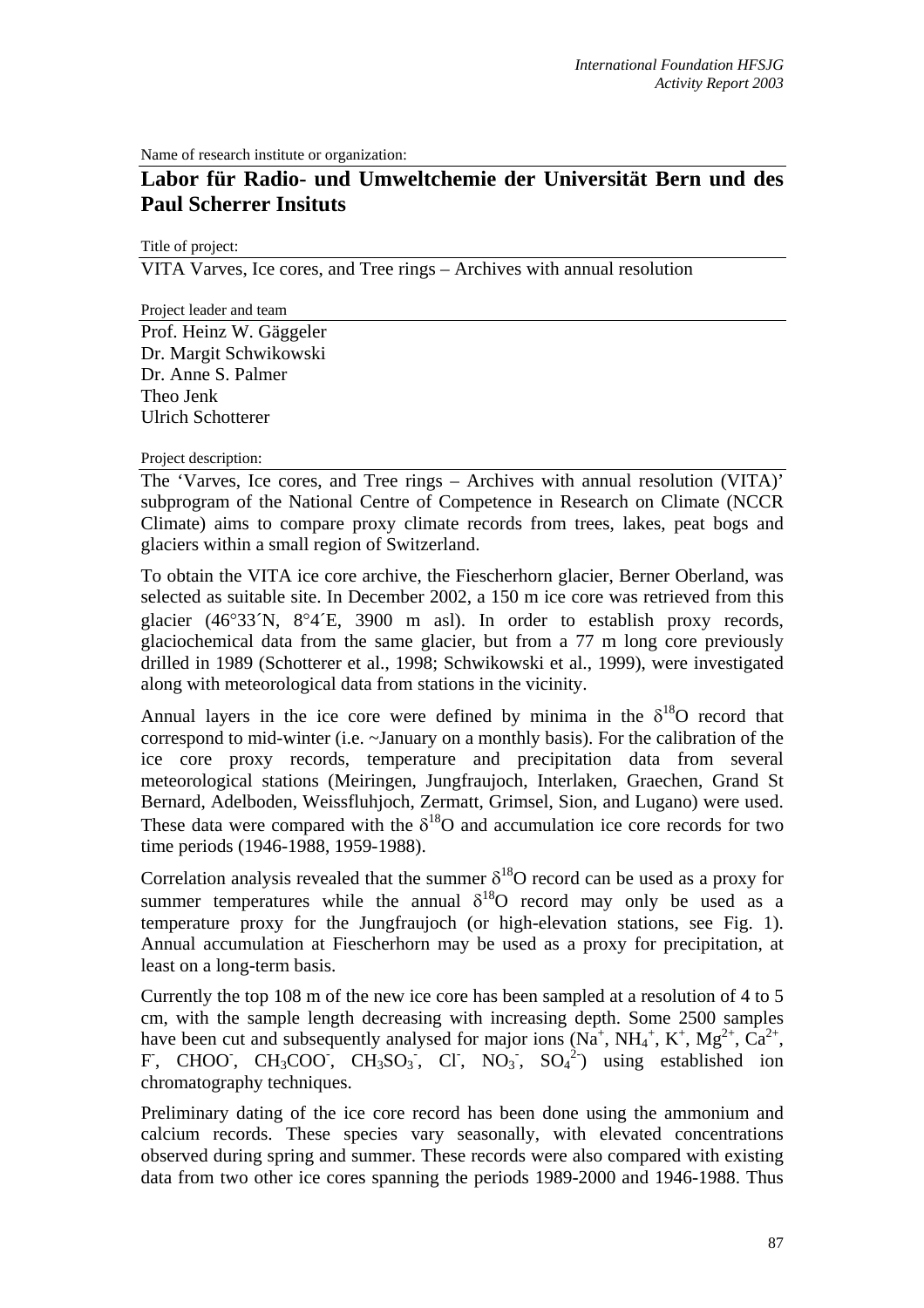the top 108 m of this ice core is thought to cover the time period 1943-2002 with an uncertainty of  $\pm$ 5 years. The mean annual accumulation rate during this period is 1.8 m water equivalent  $(m w.e. y<sup>-1</sup>)$ . This value is greater than other published accumulation rates for this site  $(1.4 \text{ and } 1.5 \text{ m w.e. y}^{-1})$ .

## References

Schwikowski, M., S. Brütsch, H.W. Gäggeler, and U. Schotterer, A high-resolution air chemistry record from an Alpine ice core: Fiescherhorn glacier, Swiss Alps, *Journal of Geophysical Research Atmospheres*, *104* (D11), 13709-13719, 1999.

Schotterer, U., P. Schwarz, and V. Rajner, From pre-bomb levels to industrial times: A complete tritium record from an alpine ice core and its relevance for environmental studies, in *International symposium on isotope techniques in the study of past and current environmental changes in the hydrosphere and the atmosphere*, pp. 581-590, Vienna, 1998.



Fig. 1: Annual median temperatures at Jungfraujoch (solid line) and annual median  $\delta^{18}$ O from the Fiescherhorn ice core (dashed line) (r=0.36, 99% confidence limit).

Key words: Climate reconstruction, high-alpine

Internet data bases:

http://lch.web.psi.ch/ <http://www.nccr-climate.unibe.ch/>

Collaborating partners/networks:

Brigitta Ammann, Christian Bigler, Institute of Plant Sciences, University of Bern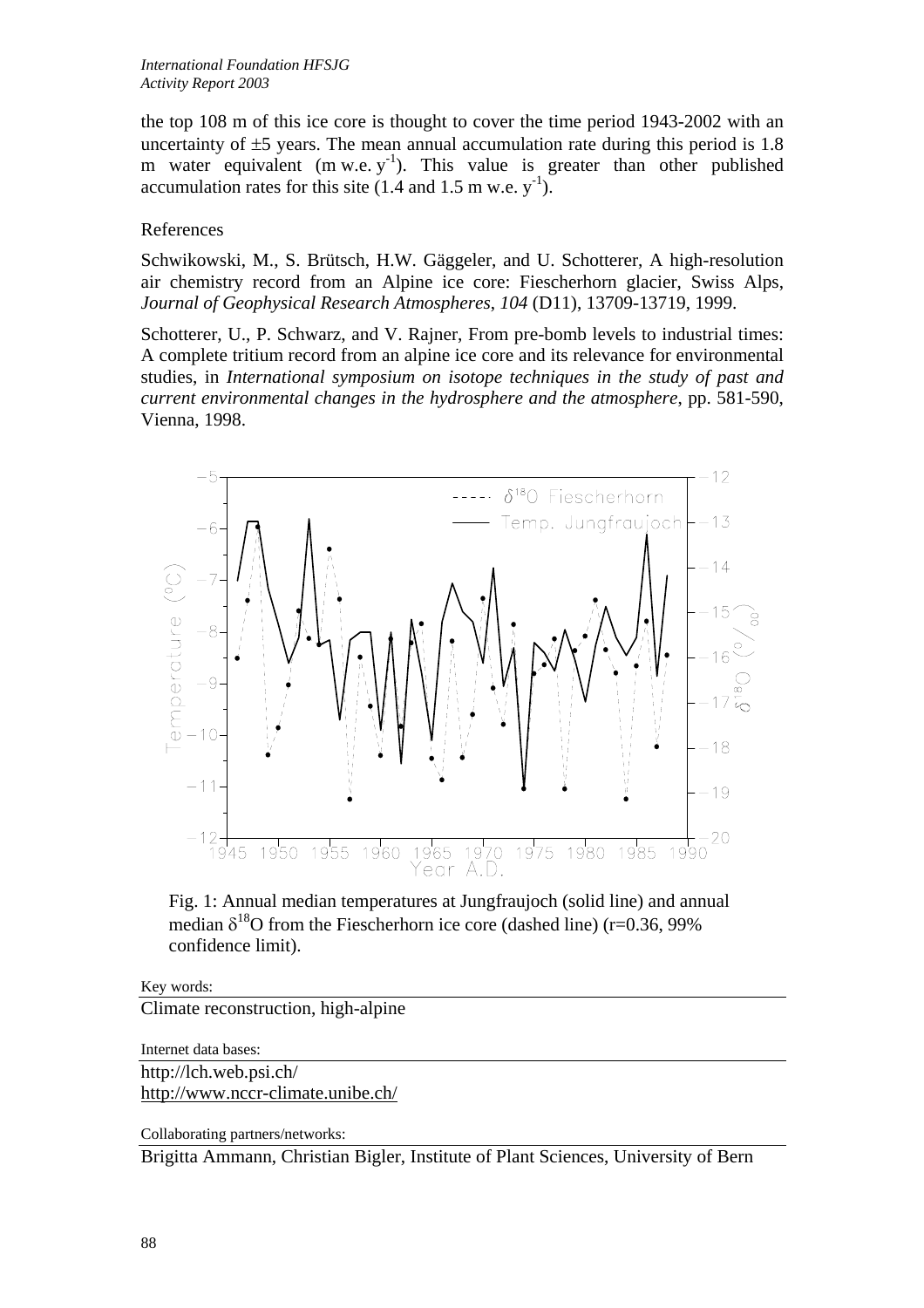Jan Esper, David Frank, Swiss Federal Institute for Forest, Snow and Landscape Research (WSL)

Martin Grosjean, Jürg Luterbacher, Heinz Wanner, Geographical Institute, University of Bern

Scientific publications and public outreach 2003:

## **Refereed journal articles**

P. Cristofanelli, P. Bonasoni, W. Collins, J. Feichter, C. Forster, P. James, A. Kentarchos, P. W. Kubik, C. Land, J. Meloen, G. J. Roelofs, P. Siegmund, M. Sprenger, C. Schnabel, A. Stohl, L. Tobler, L. Tositti, T. Trickl, P. Zanis, *Stratosphere-to-troposphere transport: A model and method evaluation,* J. Geophys. Res. **108**, NO. D12, 8525, doi 10.1029/2002JD002600 (2003).

S. Henning, E. Weingartner, M. Schwikowski, H.W. Gäggeler, R. Gehrig, K.-P. Hinz, A. Trimborn, B. Spengler, U. Baltensperger, *Seasonal variation of water soluble ions of the aerosol at the high-alpine site Jungfraujoch (3580 m asl)*, J. Geophys. Res. 108, NO. D1, 4030, doi 10.1029/2002JD002439, 2003.

S. Knüsel, D.E. Piguet, M. Schwikowski, H.W. Gäggeler, *Accuracy of continuous ice-core trace-element analysis by inductively coupled plasma sector field mass spectrometry*, Environ. Sci. Technol. **37**, 2267-2273 (2003).

S. Knüsel, D.E. Piguet, M. Schwikowski, H.W. Gäggeler, *First results of trace element analysis in ice cores using continuous ice melting (CIM) inductively coupled plasma sector field mass spectrometry (ICP-SFMS),* J. Phys. IV France **107** (2003).

A. Stohl, P. Bonasoni, P. Cristofanelli, W. Collins, J. Feichter, A. Frank, C. Forster, E. Gerasopoulos, H. Gäggeler, P. James, T. Kentarchos, H. Kromp-Kolb, B. Krüger, C. Land, J. Meloen, A. Papayannis, A. Priller, P. Seibert, M. Sprenger, G. J. Roelofs, H. E. Scheel, C. Schnabel, P. Siegmund, L. Tobler, T. Trickl, H. Wernli, V. Wirth, P. Zanis, C. Zerefos, *Stratosphere-troposphere exchange: A review, and what we have learned from STACCATO,* J. Geophys. Res. **108**, NO. D12, 8516, doi 10.1029/ 2002JD002490 (2003).

P. Zanis, T. Trickl, A. Stohl, H.Wernli, O. Cooper, C. Zerefos, H. Gäggeler, C. Schnabel, L. Tobler, P.W. Kubik, A. Priller, H. E. Scheel, H.J. Kanter, P. Cristofanelli, C. Forster, P. James, E. Gerasopoulos, A. Delcloo, A. Papayannis, H. Claude, *Forecast, observation and modelling of a deep stratospheric intrusion event over Europe,* Atmos. Chem. Phys. **3,** 763 (2003).

P. Zanis, E. Gerasopoulos, A. Priller, C. Schnabel, A. Stohl, C. Zerefos, H.W. Gäggeler, L. Tobler, P.W. Kubik, H. J. Kanter, H. E. Scheel, J. Luterbacher, M. Berger, *An estimate of the impact of stratosphere-to-troposphere transport (STT) on the lower free tropospheric ozone over the Alps using Be-10 and Be-7 measurements,*  J. Geophys. Res. **108**, NO. D12, 8520, doi 10.1029/2002JD002604 (2003).